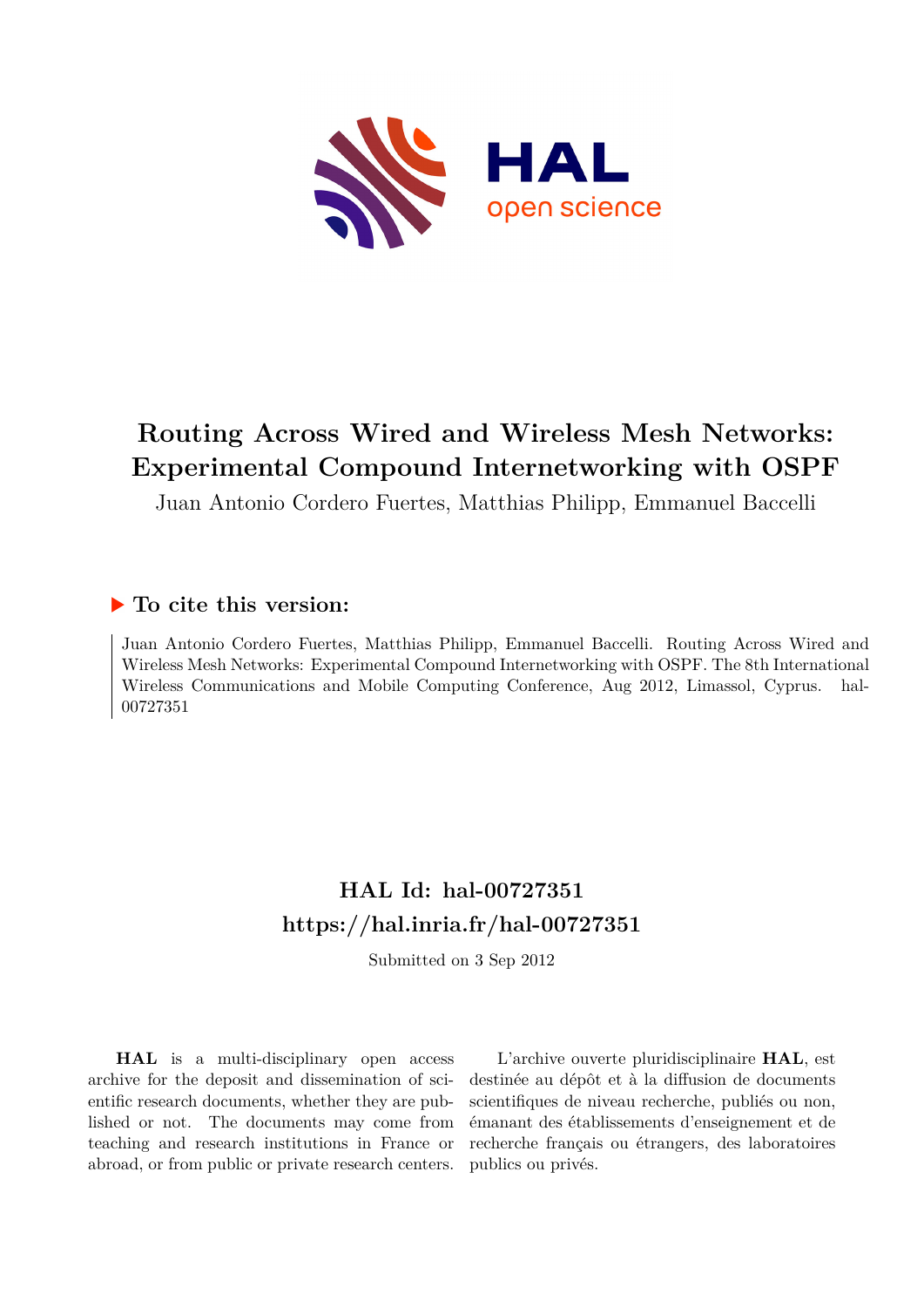# Routing Across Wired and Wireless Mesh Networks: Experimental Compound Internetworking with OSPF

Juan Antonio Cordero Fuertes, Matthias Philipp, Emmanuel Baccelli

*Abstract*— As wireless mesh networks are deployed, a new concept emerges: compound internetworks, *i.e.*, internetworks that contain both wired networks and wireless mesh networks. Routing is one of the key challenges that arises in compound internetworks: indeed, while specific routing protocols are typically used for wired networks on one hand, and for wireless mesh networks on the other hand, it has been observed that operating a single routing protocol to manage a compound internetwork as a whole brings several advantages. In this realm, the IETF has thus standardized protocol extensions to Open Shortest Path First (OSPF, the routing protocol used by more than 50 % of the wired routers in today's Internet), enabling OSPF to operate simultaneously on wired networks, and on wireless mesh or moderately mobile ad hoc networks (MANETs). This paper evaluates the performance of OSPF coupled with such a protocol extension for MANETs on an experimental compound internetwork testbed. This paper reports on experiments carried out with OSPF operating simultaneously over Ethernet and 802.11b. Despite the limitations of the testbed, these experiments provide both a proof-of-concept and complementary results compared to prior work in the domain, which was mostly based on simulations, and focused on wireless ad hoc network scenarios only.

#### I. INTRODUCTION

The advent of packet radio networks and lead to new concepts such as Mobile Ad hoc Networks (MANETs) or wireless mesh networks. Since the late 1990's, several research efforts have focused on enabling communication in such wireless multi-hop networks in which topology is spontaneous and dynamic. This resulted in different routing protocols being designed for wireless mesh networks and MANET operation, the most prominent to date being OLSR [13] and AODV [15]. OLSR is for instance deployed in many urban wireless community mesh networks around the world [21].

In practice, the interconnection of wired networks with wireless mesh networks in the Internet gives birth to Autonomous Systems (AS) containing both mesh and fixed networks – such an AS is hereafter denominated *compound AS*. An approach for routing in a compound AS consists in splitting the AS into several routing domains, and then to use a separate routing protocol for each domain: on one hand MANET-specific protocols in wireless mesh networks, and on the other hand, routing protocols designed for wired networks. An alternative approach consists in using a single routing protocol for the whole compound AS. The former approach requires the presence in the AS of routers with specific hardware and software capabilities, denominated *gateways*, in order to provide connectivity between different routing domains. The latter approach, explored in this paper, reduces the cost of network maintenance and operation as no such gateways are needed [2], and naturally avoids bottlenecks created by such gateways. This is, however, at the expense of increasing the complexity of the employed routing protocol, which thus needs to handle the diverse characteristics of wireless mesh and wired networks with the same core mechanisms.

In today's Internet, IGP routing [16] is essentially provided by two protocols based on the link state algorithm : OSPF [17] [10], and ISIS [18]. This paper explores the use of OSPF to provide routing in compound ASes, and evaluates its performance on a compound internetwork testbed.

#### *A. Related Work*

Leveraging the commonality between OLSR and OSPF (both based on the link state algorithm), operation of OSPF on MANETs has recently been considered. This approach may indeed be cost-effective concerning the integrating of wireless mesh networks in existing infrastructure, as more than 50% of routers in the Internet already run OSPF. Early studies and proposals such as [14] [19] paved the way to IETF standardizing several OSPF protocol extensions for operation over ad hoc networks [9] [6] [8]. Various studies have evaluated and compared the performance of these extensions in mobile ad hoc scenarios [7], [12], [20], essentially via simulations. Further improvements of these extensions have been proposed in [3], [4], still comparatively evaluated via simulations in MANET only scenarios. In contrast, this paper evaluates OSPF on a real testbed that consists of a wireless mesh network interconnected with a fixed wired network.

# II. THE OSPF PROTOCOL AND ITS MANET EXTENSION

OSPF [10], [17] is a link-state routing protocol for IP networks. This implies that each router maintains a local instance of the *Link-State Database* (LSDB), representing the full network topology – with the objective of the protocol being that each router should have the same information in its local instance of LSDB and, thus, the exact same view of the network topology. Paths to every possible destination are derived from the *Shortest Path Tree* (SPT) that every router computes, by way of Dijkstra's algorithm. Although OSPF supports network partitioning in several routing *areas*, the work described in this paper explores the use of a single area for routing in the whole internetwork.

Routers acquire local topology information and advertise their own presence by periodically exchanging *Hello* messages with all their 1-hop neighbors (*i.e.*, neighbor sensing).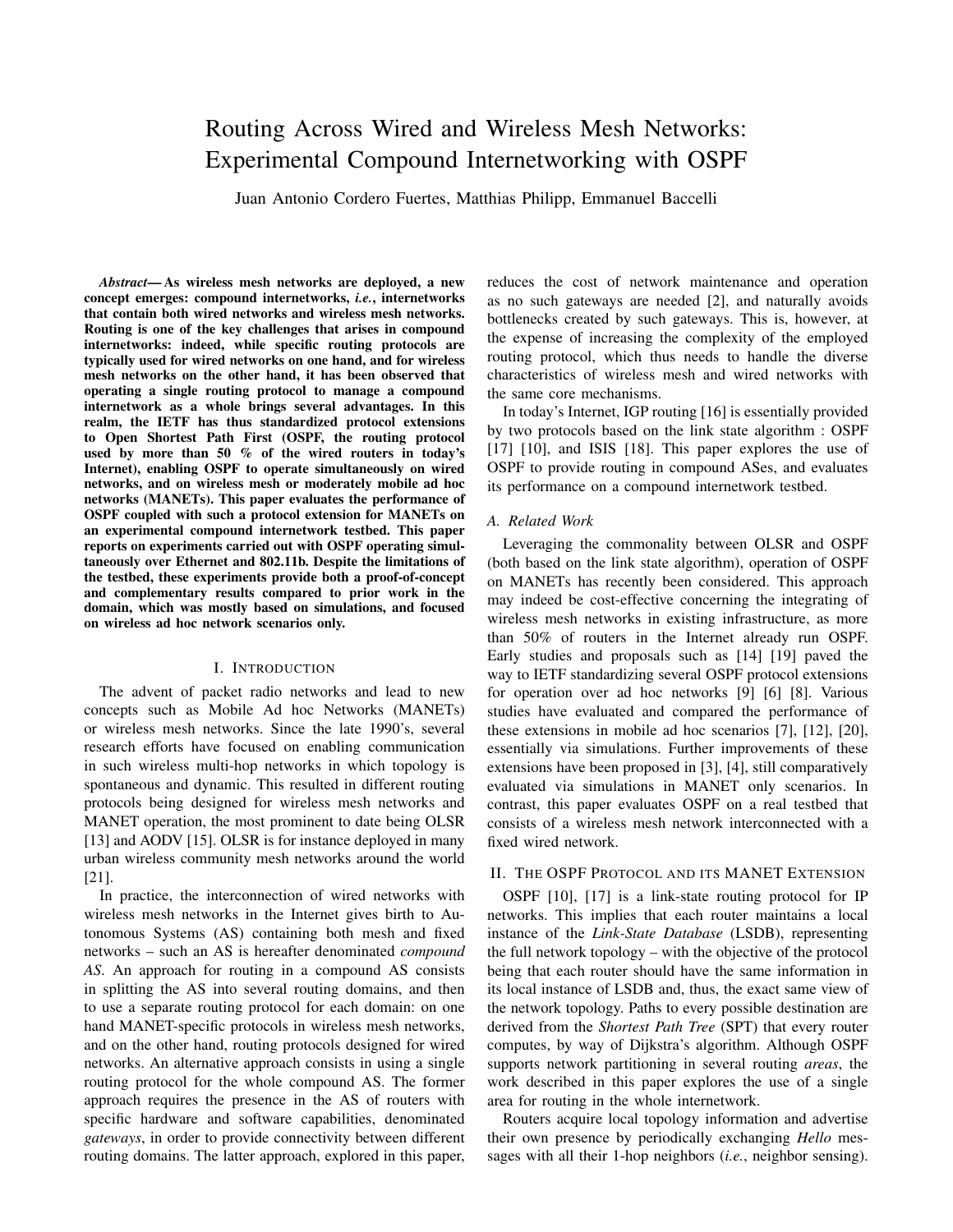With such signaling, each router becomes aware of its immediate network topology, *i.e.* its 2-hop neighborhood. This also allows verification of bidirectional connectivity with 1-hop neighbors (then called *bidirectional* neighbors).

Each router also explicitly synchronizes its local instance of LSDB with a subset of its bidirectional neighbors. Links between a router and its synchronized neighbors are called *adjacencies*, and are required to form a network-wide connected backbone, connecting all routers in the network, in order to ensure paths can be computed correctly.

Finally, routers also acquire remote topology information by way of receiving *Link State Advertisements* (LSA). Each such LSA lists mainly the current adjacencies of the router which generated the LSA. LSAs are disseminated through the entire network in reliable fashion (explicit acknowledgements and retransmissions) via the backbone formed by adjacencies; this operation is called *LSA Flooding*. Thus, any router which has formed adjacencies must advertise this periodically by way of originating an LSA and performing LSA flooding.

Remote topology information is then used for the construction of the Shortest Path Tree: each router computes the shortest paths over the network graph described in the set of received LSAs it, by way of Dijkstra's algorithm.

#### *A. Packet Types*

Routers in OSPF use five types of messages and packets to exchange topology information over the networks, some of them have been already mentioned in this section: *Hello* packets are used for neighbor sensing, *Database Description* (DBDesc) packets are exchanged for LSDB synchronization and *Link State Advertisements* (LSAs) are used for topology reliable flooding and update. After the exchange of DBDesc packets, a router in process of LSDB synchronization may request to its synchronizing neighbor the retransmission of particular LSAs – these requests are sent by way of *Link State Request* (LSReq) packets. Several LSAs may be sent in a single *Link State Update* packet (LSU). Several LSA acknowledgements may also be grouped in a single *Link State Acknowledgment* (LSAck) packet.

### *B. Interface Types for Wired Links*

Rules for flooding and adjacency handling vary for the different *interface types* supported by OSPF. In *broadcast* and *non-broadcast multiple access* (NBMA) interfaces, the flooding procedure is mainly managed by *Designated Routers* (DRs). A Designated Router is elected among routers whose interfaces are connected to the same *link*. Such a DR forms adjacencies with all the routers connected to the same link, and it becomes responsible for flooding of LSAs, originated by routers on that link. In *point-to-point* and *pointto-multipoint* interfaces, all links are synchronized and all interfaces participate in LSA flooding.

# *C. MANET Interface Type*

The MANET interface type is defined in the extension of OSPF for operation over MANETs. Three different extensions have been standardized by the IETF [6], [8], [9],

each of which specifies mechanisms to optimize topology description, flooding and LSDB synchronization in wireless ad hoc environments.

The experiments carried out used RFC 5449 [9]. Wireless interfaces following this specification select a set of Multi-Point Relays (MPRs) among its bidirectional neighbors [13]. The set of MPRs selected by the wireless interface of a router must ensure that every packet received from the router reach all 2-hop neighbors of the selecting interface in 2 hops (*MPR coverage criterion*). A link between a router and one of its MPRs is denominated *MPR link*.

LSA flooding is then performed through MPRs, meaning that an LSA transmitted (originated or forwarded) by an interface is retransmitted by the MPRs of such interface. Links between interfaces and their MPRs are synchronized and thus become *adjacent*. Moreover, each interface describes in its LSAs the set of MPRs and MPR selectors. As the set of adjacencies based on MPR selection may not provide a connected subgraph, links from one additional router in the network (denominated *synch* router) are also declared adjacent to ensure adjacency set connection [5]. The Shortest Path Tree is then constructed over the set of adjacencies.

# III. TESTBED DESCRIPTION

This section describes the characteristics of the employed networking testbed. Section III-A presents the distribution of computers in the testbed and the network topology that they form. Section III-B details the implications of such topology in OSPF routing.

# *A. Interfaces Configuration and Network Topology*

The testbed is composed of 6 fixed computers (routers/hosts) attached to two interconnected networks: a wired network and a wireless network. Table I indicates the network interfaces of each computer. For more details about computers' hardware, see the Appendix.

| Computer | Abbr. | Wired ifs. | Wireless ifs. |
|----------|-------|------------|---------------|
| server   | S     | eth1, eth2 |               |
| hybrid1  | $h_1$ | eth1       | wlan0         |
| hybrid2  | h2    | eth1       | wlan0         |
| wless1   | $w_1$ |            | wlan0         |
| wless2   | $w_2$ |            | wlan()        |
| wless3   | $w_3$ |            | wlan0         |
|          |       |            |               |

TABLE I NETWORK INTERFACES OF TESTBED COMPUTERS.

*1) Physical Topology:* The internetwork connecting these computers was deployed in the Computer Science Lab (*Laboratoire d'Informatique*, LIX) of École Polytechnique, in Paris (France). Three scenarios –I, II and III– were configured over the resulting internetwork. These scenarios permit to test the communication between computers wless3 and server, for different situations. The physical distribution of computers at LIX is displayed in Figure 1.

Positions of computers do not change, except for the case of wless3, which has a different position for scenario I and for scenarios II and III, as shown in Figure 1.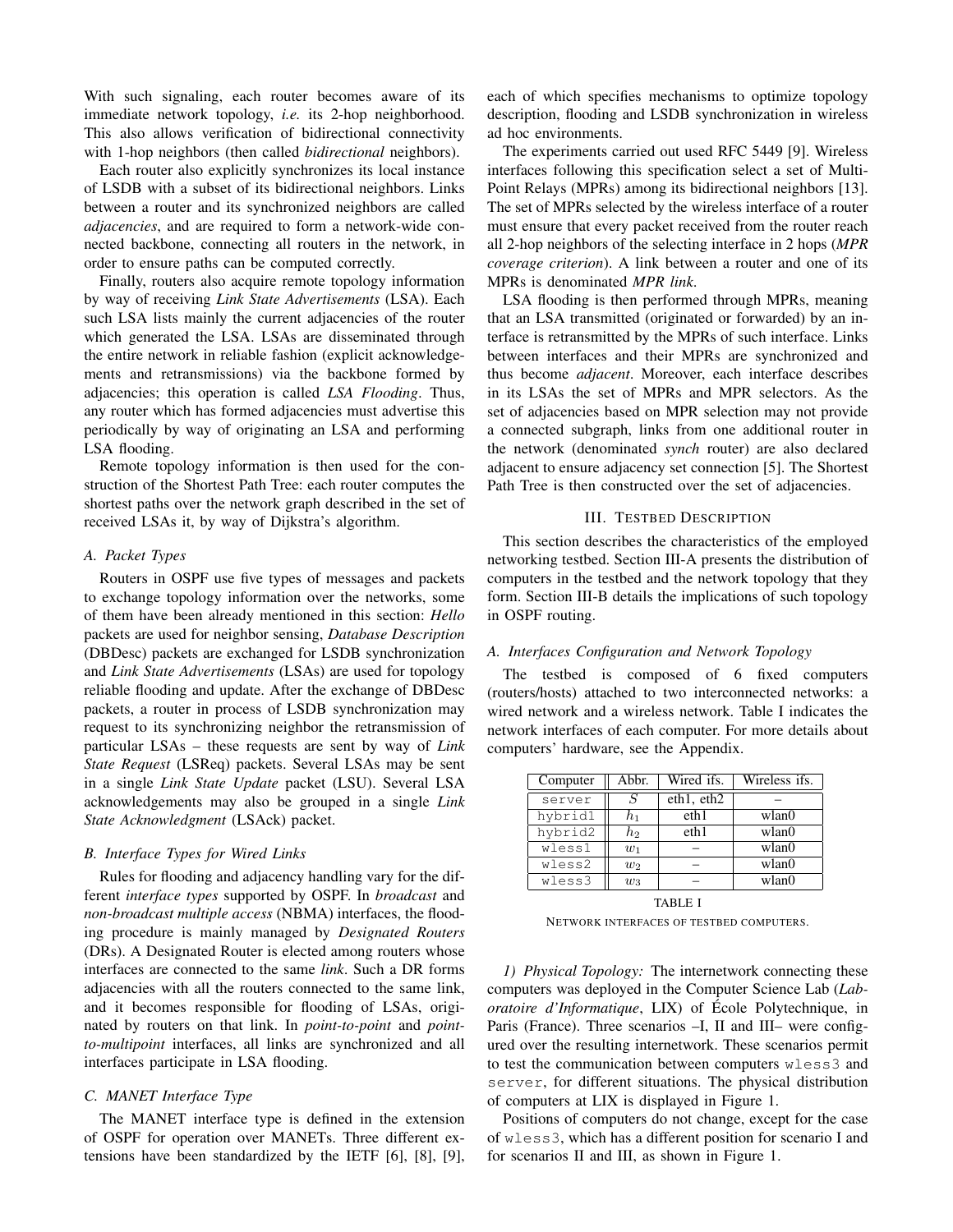

Fig. 1. Computers position over the plan of LIX.

*2) Logical Internetwork Topology:* Each scenario corresponds to a specific internetwork topology. Figure 2 indicates the internetwork topology graphs for scenarios I, II and III. In the wired network, computers communicate through the IEEE 802.3 (Ethernet) standard protocol, server is connected with hybrid1 by way of interface eth1 and with hybrid2 by way of interface eth2, as shown in Figure 2. In the wireless network, interfaces communicate through the IEEE 802.11b WLAN standard protocol, and all wireless routers (hybrid1, hybrid2, wless1, wless2 and wless3) use their wireless interface wlan0. The topology that results from wireless reachability among computers hybrid1, hybrid2, wless1, wless2 and wless3 is modified by means of MAC filtering in order to disable links  $h_1 \longleftrightarrow h_2, w_{1,3} \longleftrightarrow w_2, w_{1,3} \longleftrightarrow h_2$  and  $w_2 \longleftrightarrow h_1$ . In scenario III, link  $h_1 \longleftrightarrow w_1$  is suppressed by disabling interface wlan0 at computer hybrid1.



Fig. 2. Considered topologies for scenarios I, II and III.

### *B. OSPF Routing Configuration*

All interfaces use the extended OSPFv3 routing protocol, wired and wireless interfaces using different interface types. Wired interfaces are configured as *point-to-point interfaces*, as specified in RFCs 2328 [17] and 5340 [10]. Wireless interfaces are configured as *MANET interfaces*, as specified in the MPR-OSPF MANET extension (RFC 5449 [9]).

*1) OSPF Adjacencies and MPRs:* According to the specification of OSPF and MPR-OSPF extension, all links in any of the considered topologies for scenarios I, II and III are adjacent. Within the wired network, every point-to-point link is an adjacency. In the wireless network, wireless links are adjacent if they are MPR links. The list of MPRs of every wireless interface, for each scenario, is displayed in Table II.

It can be observed that all links are MPR links, and therefore all are adjacent. In this topology, the presence of a

| Interface     |       | ш     | Ш     |
|---------------|-------|-------|-------|
| hybrid1:wlan0 | $w_1$ | $w_1$ |       |
| hybrid2:wlan0 | $w_2$ | $w_2$ | $w_2$ |
| wless1:wlan0  |       | $w_2$ | $w_2$ |
| wless2:wlan0  | $w_3$ | $w_1$ | $w_1$ |
| wless3:wlan0  | $w_2$ | $w_1$ | $w_1$ |

TABLE II

MPRS SELECTED BY EACH WIRELESS INTERFACE, FOR EACH SCENARIO.

*synch* router (see section II-C) is thus redundant.

*2) OSPF Flooding:* Flooding in the wired network is performed through adjacent links, *i.e.*  $S \longleftrightarrow h_1$  and  $S \longleftrightarrow$  $h_2$ . In the wireless network, flooding is performed:

- through the MPR links (from a wireless router towards its MPR), and
- through all links connecting an interface to a hybrid router (hybrid1 and hybrid2).

#### IV. EXPERIMENTS AND RESULTS

For each scenario (I, II and III), communication between wless3 and server is tested by way of two experiments:

- Transmission of ICMPv6 [11] requests (*pings*) from wless3 to server. The measure of time between the transmission of an ICMP request and its reply corresponds to the Round Trip Time (RTT) of the *ping* through the evaluated path.
- Transmission of a constant bit rate data UDP flow from wless3 to server. Comparison between packets sent and packets received permits to test the quality of the traversed paths and the wireless links that compose them in each scenario. For a detailed description of these UDP flows, see Table III in the Appendix.

Displayed results in this section show the most prominent averaged measurement values over tens of samples (see the Appendix for details); a complete description of the obtained results can be found in [1]. The three considered scenarios (I, II and III) are complemented by another scenario in which information is transmitted and measured through the wired link  $h_1 \leftrightarrow S$ . Results on this scenario are added for completeness. Section IV-A presents the results obtained in both experiments, for each scenario, in terms of quality of wireless links. Section IV-B examines the amount and structure of OSPF control traffic.

#### *A. Wireless Mesh Communication*

Figures 3.a and 3.b display the results of the performed experiments, in particular the delay for ICMP requests (*pings*) and the packet delivery ratio of CBR UDP data flows.

Figures 3.a and 3.b indicate the degradation of the quality of communication between routers wless3 and server as the number of wireless links between them increases. As expected, the wired link  $h_1 \leftrightarrow S$  has an almostideal behavior: 100% PDR and no significant delay. The negative impact of wireless links in the path from source to destination is close-to-linear with the number of traversed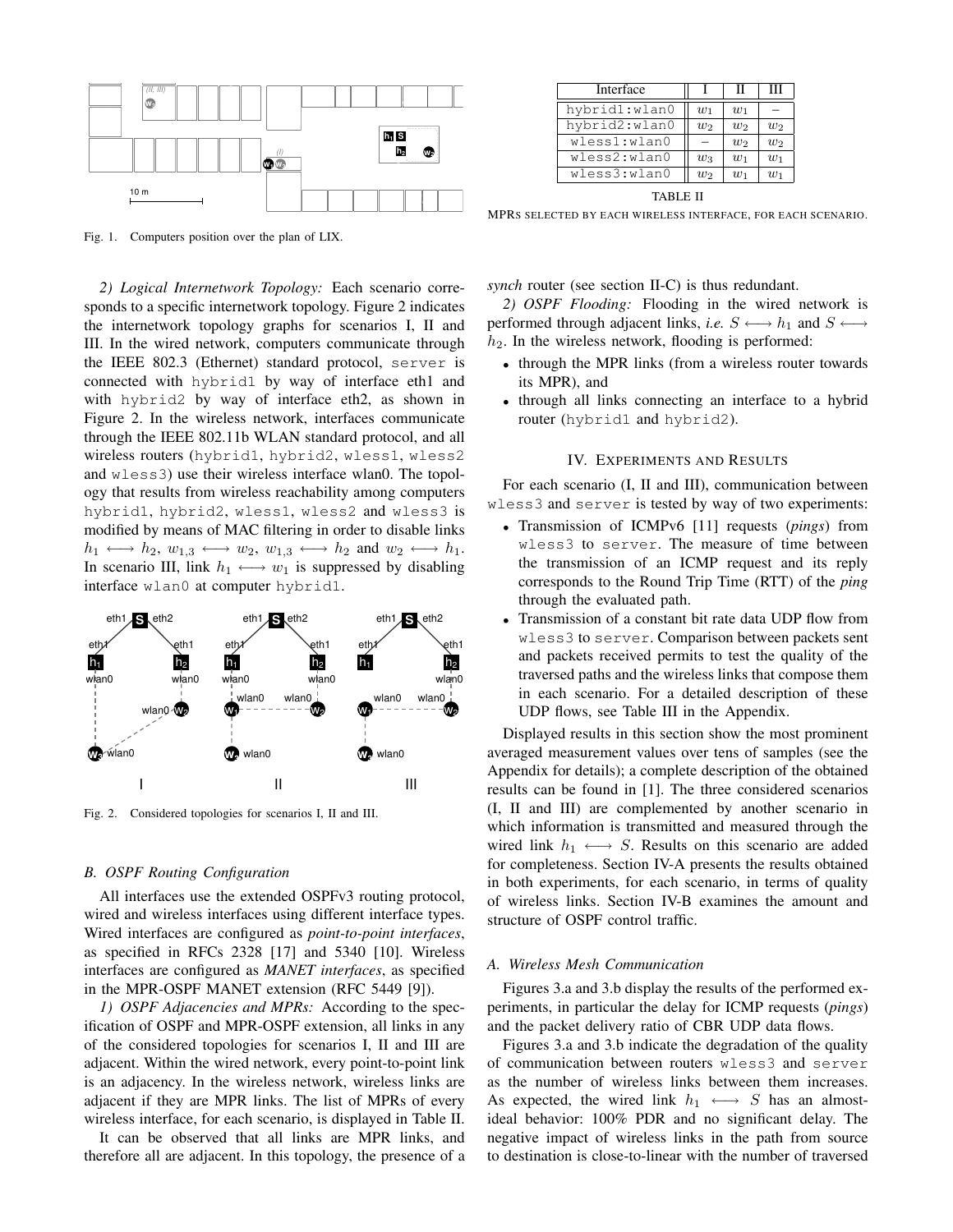

Fig. 3. PDR of UDP flows and RTT of ICMP requests, depending on the number of wless hops.

wireless links, as shown in Figure 3.a: more than 30% of transmitted packets are lost in the first wireless link, and such percentage increases about a 15% per additional wireless link included in the path. Figure 3.b shows that such degradation is also evident in terms of round trip time (RTT). Replies to ICMP requests are immediately delivered through a wired link, but the average and the variation of delays grow with the number of wireless links involved – is in the order of tens of miliseconds for 2 and 3 wireless links.

While the impact on communication due to the use of wireless links depends on the specific topology and the network technology that is used, two conclusions can be drawn from these experimental results. As each additional wireless hop in the route of data packets in the network implies a significant degradation of the quality of communication, routing in wireless networks should preserve the principle of shortest (wireless) paths, meaning that the number of wireless links traversed by data packets should be minimized. This confirms the conclusions of simulationbased studies such as [20] which highlights the importance of not sacrificing path optimality for less control traffic.

Moreover, in the context of compound internetworks with both wired and wireless links, it is obvious that 'optimal' does not necessarily mean 'the least number of hops', as implicitly used in previous work such as [7], [12], [3], [4]. Indeed, in compound internetworks, it is better for a path to use wired links than wireless links, whenever possible, even if it means more hops in the end. This observation confirms that metrics used should indeed be able to track link quality, and that OSPF sepcifications such as [9] [6] [8] should be completed with a standard way to do that in MANETs.

# *B. OSPF Control Traffic Pattern*



Fig. 4. Control traffic overhead at server:eth1.

Figures 4, 5 and 6 display the evolution of OSPF control traffic transmitted by wireless interfaces wless3:wlan0 and hybrid1:wlan0, on one side, and the wired interface server:eth1, on the other. The five packet formats used in OSPF (Hello, LSUpdate, LSRequest, LSAck and DBDesc, see section II-A) can be distinguished in these figures. Measurements were taken with the topology of scenario I, each point indicating the number of bytes sent within an interval of 5 seconds. The traffic load of the internetwork was composed of a CBR UDP data traffic flow from wless3 towards server (see Table III), and OSPF control traffic. The figures show the structure of such control traffic, in terms of number of bytes, during the first 335 seconds of network operation, *i.e.*, after routers' startup. All interfaces are configured with the same OSPF parameters (see Table IV), in order to facilitate the comparison between control traffic patterns of each of them.

*1) Hello Packets:* The amount of Hello packets sent by each interface is kept constant along the monitored time. As  $Hello Interval = 2sec$ , interfaces transmit 2.5 Hello packets per interval of 5 seconds. The length of an average Hello packet is significantly longer in wireless interfaces (Figures 5 and 6) than in wired interfaces (Figure 4). For the same number of neighbors, Hellos from server:eth1 have 40 bytes while those from hybrid1:wlan0 have 75.34 bytes (average values). This is due to the fact that Hello packet format in RFC 5449 [9] includes additional information about link costs, adjacencies and MPR selection, which is added to the format specified in OSPF [17] and OSPFv3 [10].

*2) LSDB Synchronization:* The existence of ongoing LSDB synchronization processes during the monitored time interval can be noticed in the OSPF control traffic structure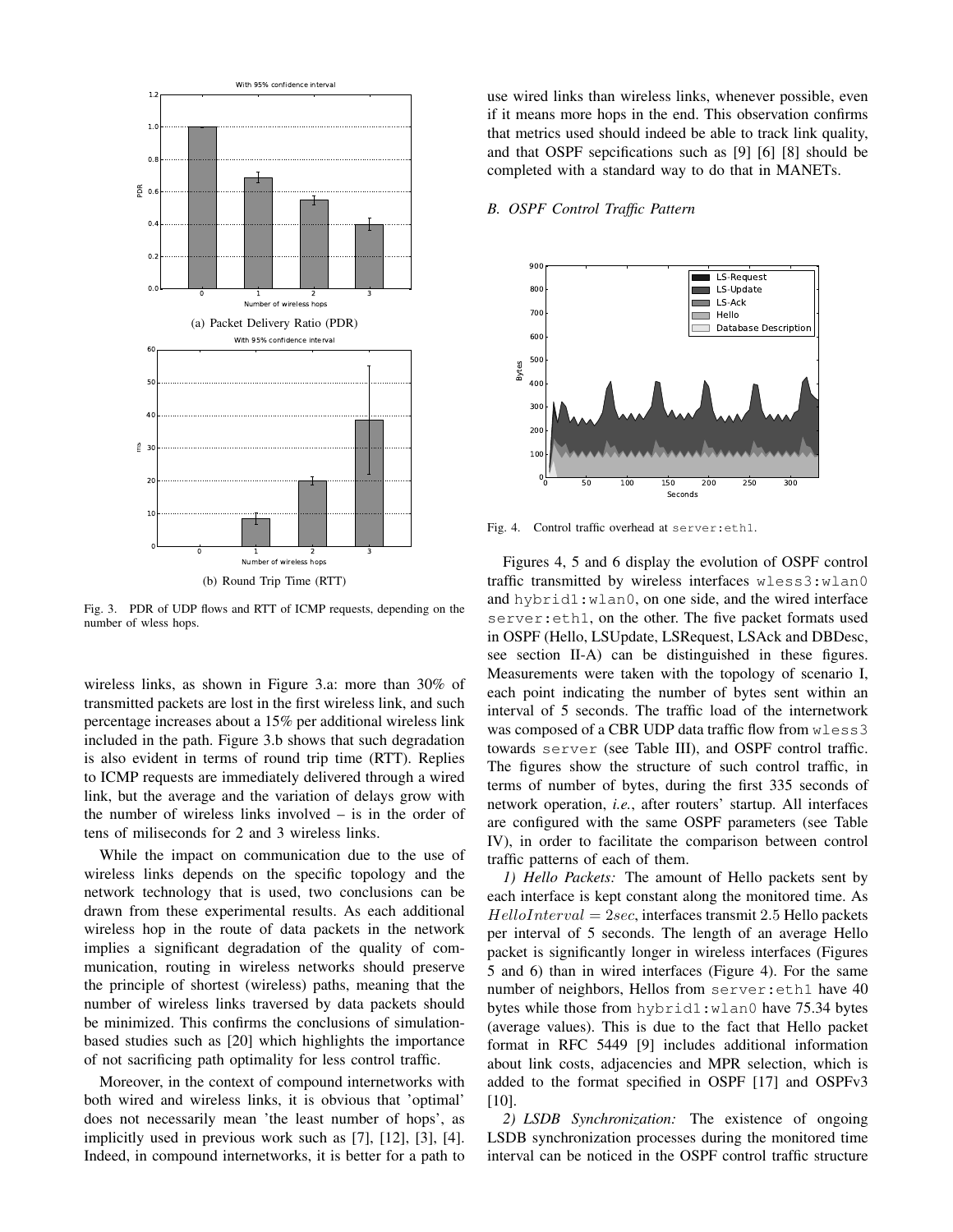

Fig. 5. Control traffic overhead at wless3:wlan0.

by way of the presence of Database Description (DBDesc) packets. The fact that these packets are only present, for wired interfaces, in the first part of the monitored interval (from  $t = 0$ sec to  $t = 10$ sec, as shown in Figure 4 indicates that links become synchronized only when the routers are switched on. In contrast, DBDesc are transmitted in the whole monitored interval for wireless interfaces. This is consistent with the fact that wired links are mostly stable and therefore there is no need to repeat synchronization process after the first LSDB exchange. Wireless links, in contrast, are more prone to packet losses and link failures, and need thus to be synchronized several times during the network lifetime, even in the absence of router mobility. The same phenomenon can be observed with LSRequest packets, which can only be sent during the last phase of the LSDB synchronization process, when the synchronizing neighbors have completed the exchange of DBDesc packets. These observations are also consistent with simulation-based studies such as [20] which have studied the impact of link quality on OSPF control traffic.



Fig. 6. Control traffic overhead at hybrid1:wlan0.

*3) Link State Updates, Requests and Acknowledgements:* LSUpdate packets contain one or more Link State Advertisements (LSAs). Such LSAs can be either originated by the sending interface, either originated by another interface and flooded (forwarded) by the sending interface. Transmission of LSUpdate packets follows a common pattern in all the interfaces in the internetwork. Thus, pattern consists of periodic peaks followed by time intervals (*valleys*) in which the number and size of LSUpdate transmissions is lower and roughly constant.

Despite the common pattern in the LSUpdate traffic, several differences can be observed between wired and wireless interfaces. This section concentrates on three particular aspects: peak width, height of valleys between consecutive peaks and transient state (after routers are switched on).

*a) Transient state:* Immediately after switching on, wireless interfaces transmit a high number of packets – mostly, LSUpdate packets sent in response to LSRequest packets received during the first LSDB synchronization processes in all wireless links (Figures 6 and 5, between  $t = 0$ sec and  $t = 50$ sec). This amount of transmissions involves traffic rates above  $220Bps$  (1.1kB per interval of 5sec), then decreases and stabilizes in a slightly lower level (maximum peak of  $130Bps$ ). The opposite behavior is found in wired interfaces (Figure 4), in which the initial transient period of low LSUpdate traffic rate (about  $26Bps = \frac{130B}{5sec}$  for server:eth1) is followed by a steady period in which the minimum LSUpdate rate is slightly higher (about  $29Bps =$  $\frac{145B}{5sec}$  for server: eth1). These different behaviors can be explained by the different roles that flooding has over wired and wireless links. Due to their stability, packets sent over wired links are mostly forwarded packets – that is, they come from other interfaces than those involved in the links. In the first instants in which there is no flooding over the network because adjacencies have not been formed in the network and flooding links have not yet been identified, the overall traffic traversing such wired links is temporarily low. The opposite is observed in wireless links.

*b) Peak width:* Peaks are narrower in wired interfaces ( $\sim$  10sec for server:eth1) than in wireless interfaces ( $\sim$  25sec for hybrid1:wlan0,  $\sim$  30sec for wless3:wlan0). For interfaces attached to wireless links, there is a high probability that a topology change causes a new topology update before the LSRefresh interval – therefore, intervals between consecutive transmission of interfaces' topology descriptions are shorter than LSRefresh and the width of the peak increases. In stable wired links, in contrast, intervals between consecutive transmissions are closer to the LSRefresh parameter and, therefore, LSUpdate transmission events are less spread in time.

*c) Depth of valleys:* Besides the peaks caused by transmission of its own topology description, either periodic or as a reaction to a topology change, two other events may lead an interface to transmit LSAs: (i) forwarding of LSAs originated by other interfaces in the internetwork, and (ii) retransmission of LSAs not acknowledged by their intended destinations. Both additional events explain the presence of valleys with significant traffic rate, *i.e.*, a non-zero minimum level of LSUpdate transmissions in the monitored interfaces. In wired (reliable) links such as server:eth1, such trans